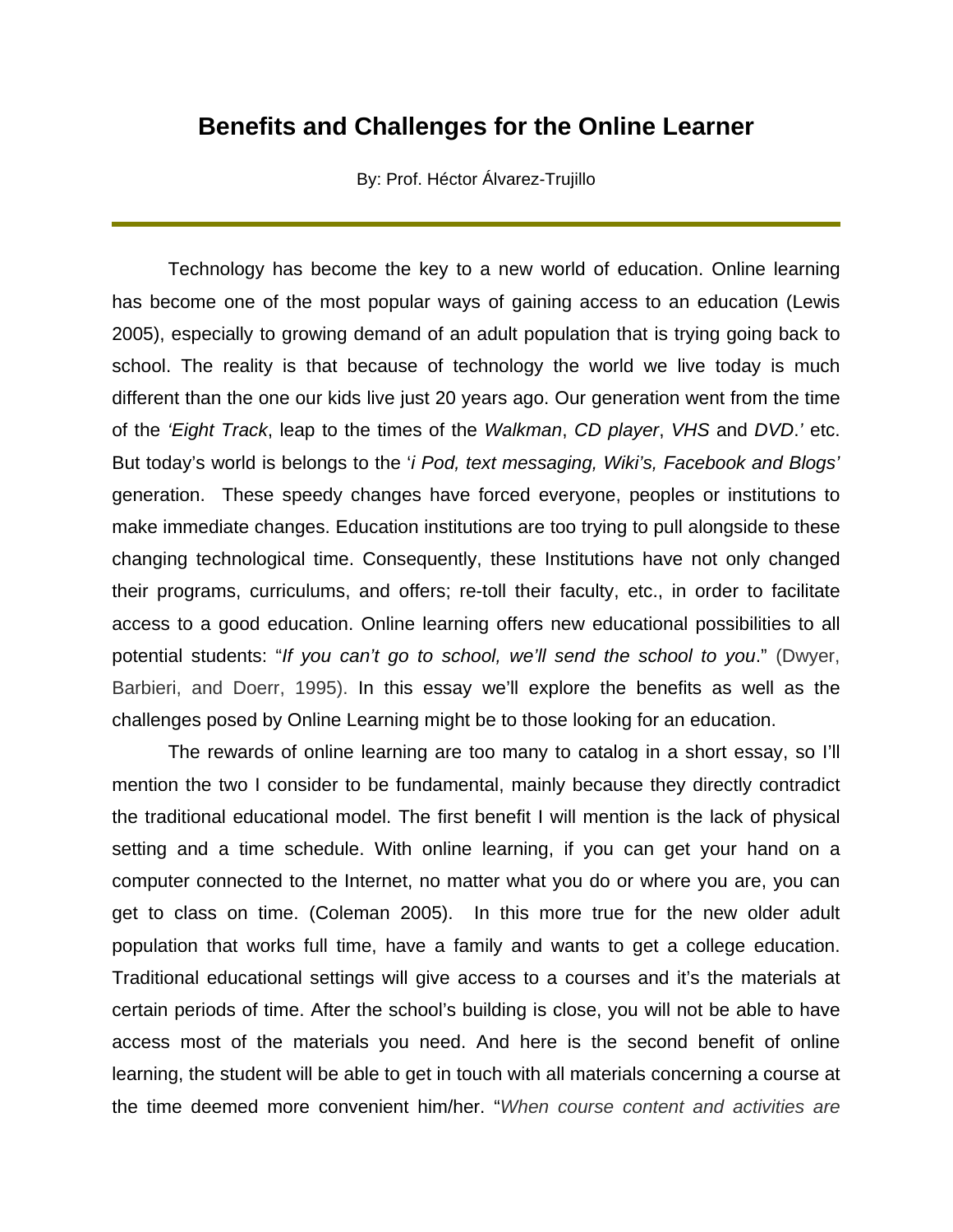*provided online, students no longer need to worry about accessing course materials*."<sup>1</sup> Study or do you work when ever is more suitable to you, or when you may fell that you could be more creative or productive.

On the other side, online learning has also it challenges. One of the most important and direct contrast with traditional education, is having no set times for classes and no assign physical place to go. This means that if the student is not well discipline and can managed time in a reasonable manner, he or she might not be able to cope with the work. Another challenge posed by online learning is the comparability of the materials they'll use, text books, and others, etc. The instructor has to make sure that the materials being used in the online course equals in quality the traditional one and that it has been well adapted to the online course. (Li & Irby 2008). Lastly, probably the biggest challenge posed by online learning could be technology, at this might affect older adults even more. The problem may arise when the students' technological capabilities or training might not be enough to do what's expected. (Li & Irby 2008). Or in the other hand, if the student's equipment does not meet the technological requirements need it; it will not be able to work efficiently.

 Finally, although getting an education is a very important requisite in today's world, is clear that this decision has to be well planned. This essay has only showed a small view of a complex subject matter. Before making a decision, the student has to look at both models of learning, *traditional* and *online*; balanced out all pros and cons and choose the program that meets his/hers expectations, needs and competence.

<sup>1</sup> *Educational Benefits of Online Learning***.** Thomas Jefferson University. (2008). http://www.strayer.edu/online\_benefits